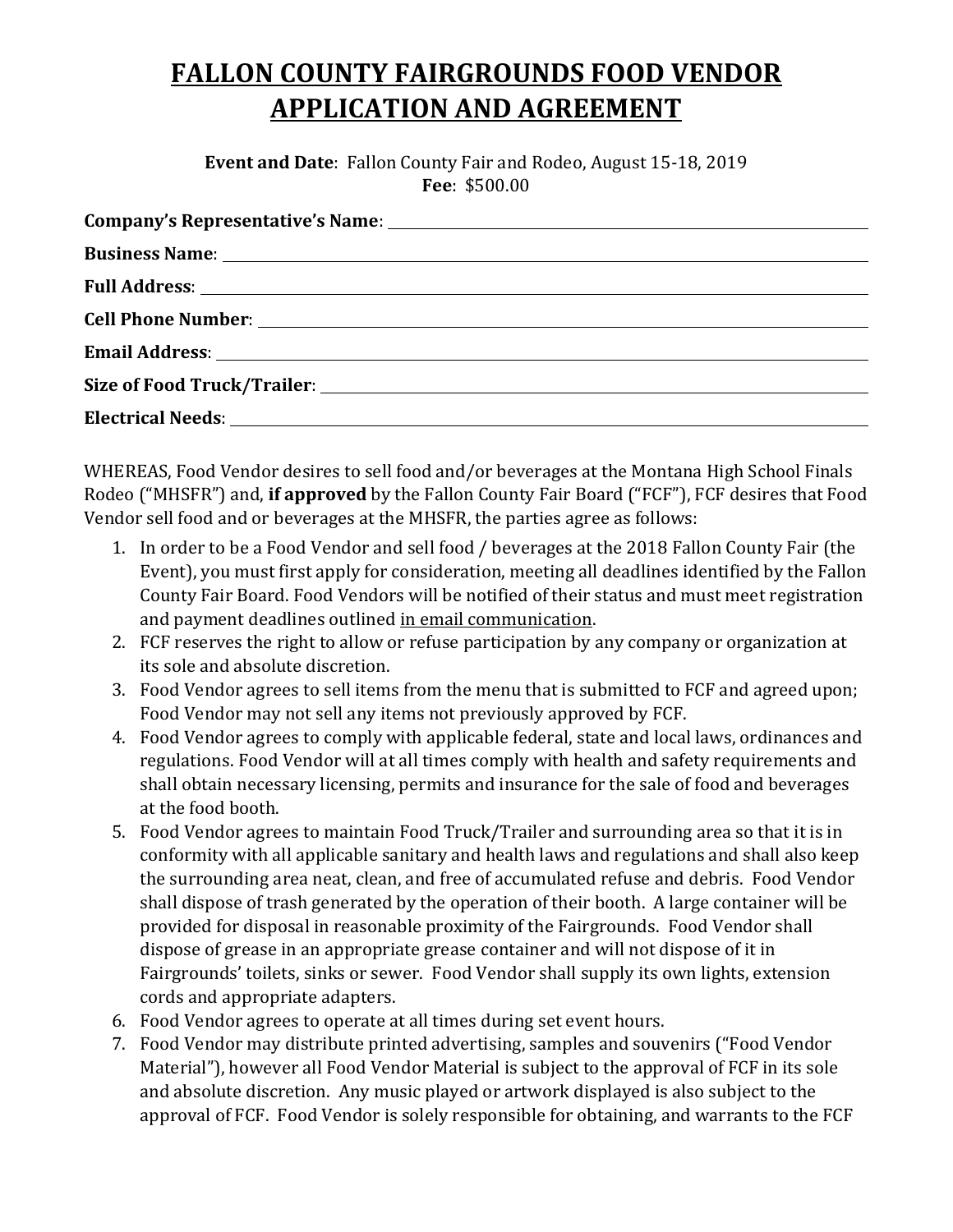that it has obtained all necessary licenses and permissions to distribute, perform or display any Food Vendor Material.

- 8. The Food Vendor Contacts shown in this contract are authorized to make all decisions regarding food vending and to execute this Agreement on behalf of the Food Vendor.
- 9. Food Vendor shall, and does hereby, indemnify, defend and hold harmless the FCF, and the Event sponsors and their employees, representatives and agents of each from claims, liabilities, costs and charges (including attorneys' fees and costs) for injury, loss, or damage to property or persons (including death) arising out of Food Vendor's activities in connection with the Event or any breach of any representation, warranty or covenant in this contract.
- 10. The FCF, Event sponsors and their employees, representatives and agents of each shall not be liable for any claims, liabilities, costs and charges (including attorneys' fees and costs) arising out of any injury, loss or damage to the person or property of Food Vendor, its employees, representatives or agents, except to the extent arising out of the sole negligence of the FCF or Event sponsors.
- 11. All Food Vendors conducting business at the Event must provide a certificate of insurance approved by FCF in advance.
- 12. Workers' Compensation and Liability Insurance. Food Vendor shall provide and maintain in effect workers' compensation and employee liability (if applicable) and comprehensive general liability insurance containing a waiver of subrogation in favor of the FCF in such amounts acceptable to the FCF. Evidence of such insurance shall be provided to the FCF promptly upon its request.
- 13. Food Vendor shall pay all sales or other taxes, fees and assessments required by any applicable federal, state or local law in connection with Food Vendor's participation in the Event. Food Vendor shall indemnify, defend and hold the FCF harmless for any taxes (including fees and penalties, if any) required to be paid by the FCF in connection with Food Vendor's activities under this contract. Food Vendor shall provide the FCF with all requested documentation to evidence Food Vendor's compliance with tax laws and rules.
- 14. If for any reason the Event is cancelled or rescheduled, Food Vendor's sole remedy shall be the recovery of the fees paid pursuant to this contract (on a pro-rata basis if only a portion of the Event is canceled).
- 15. Under no circumstances shall the FCF be liable for consequential, indirect, special or punitive damages or profits of any kind in connection with its activities or omissions under this contract regardless of whether such damages were foreseeable.
- 16. Failure to adhere to any deadlines set forth in this agreement may result in forfeiture of related benefits.
- 17. Food Vendor may not assign this contract or trade, sell, share or otherwise transfer the advertising or vending rights granted herein. This Agreement shall become void and of no further force or effect in case of such an assignment.
- 18. Waiver of any term of this contract or failure of the FCF to terminate this contract on account of any breach by Food Vendor shall not be deemed a waiver of the FCF's rights to subsequently enforce any term or to terminate this contract by reason of any subsequent breach of Food Vendor.
- 19. This contract, together with any exhibits or attachments and the rules and regulations of FCF, constitutes the parties' entire agreement with respect to the subject matter hereof and